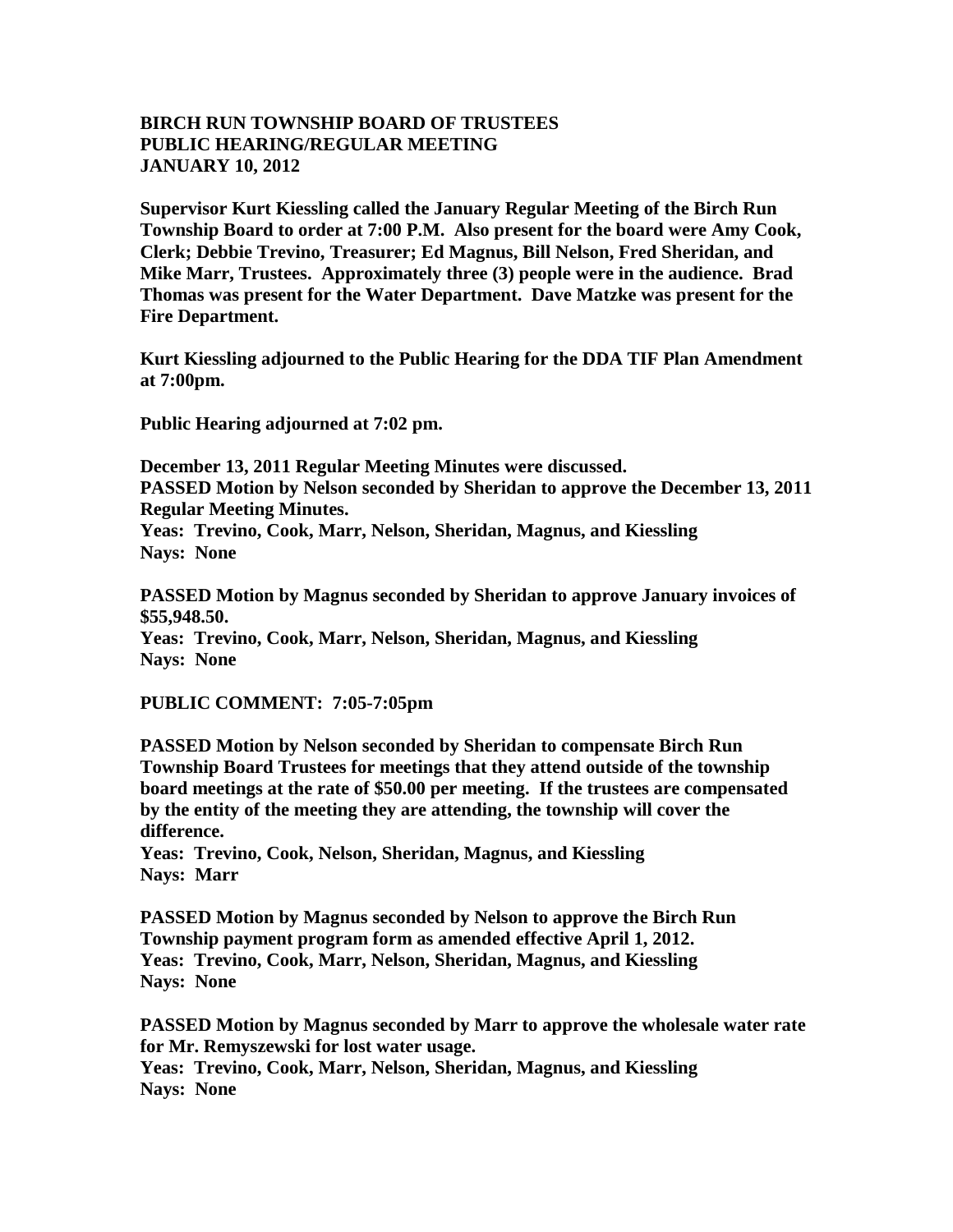**PASSED Motion by Magnus seconded by Sheridan to approve the budget revenue adjustments as presented per Attachment A-1.**

**Yeas: Trevino, Cook, Marr, Nelson, Sheridan, Magnus, and Kiessling Nays: None** 

**PASSED Motion by Magnus seconded by Sheridan to approve the budget expenditures amendments as presented per Attachment A. Yeas: Trevino, Cook, Marr, Nelson, Sheridan, Magnus, and Kiessling Nays: None**

**PASSED Motion by Marr seconded by Nelson to approve Ordinance 2012-01 (Township of Birch Run Adult Entertainment Ordinance). Yeas: Trevino, Cook, Marr, Nelson, Sheridan, Magnus, and Kiessling Nays: None**

**PASSED Motion by Nelson seconded by Marr to approve Ordinance 2012-02 (An Ordinance to Amend the Birch Run Township Zoning Ordinance, as adopted on December 14, 2004, as amended; by amending article 21 "definitions," article 9, table 9-2 & Table 9.3, Article 14 "Standards for Specific Special Land Uses" by the Addition of Language to Certain Sections as follows). Yeas: Trevino, Cook, Marr, Nelson, Sheridan, and Magnus Nays: Kiessling**

**PASSED Motion by Marr seconded by Sheridan to set the IRS mileage reimbursement rate to 55.5 cents per mile for 2012. Yeas: Trevino, Cook, Marr, Nelson, Sheridan, Magnus, and Kiessling Nays: None**

**PASSED Motion by Marr seconded by Magnus to accept the Township closing dates and Township meeting dates as presented as amended. Yeas: Trevino, Cook, Marr, Sheridan, Magnus, and Kiessling Nays: Nelson**

**PASSED Motion by Marr seconded by Sheridan to allow the Water Department workers to take a floating holiday in lieu of any Township Holiday for calendar year 2012.** 

**Yeas: Trevino, Cook, Marr, Nelson, Sheridan, Magnus, and Kiessling Nays: None**

**PASSED Motion by Magnus seconded by Sheridan to approve Ordinance 2012-03 (An Ordinance to Amend the Birch Run Township Downtown Development Plan and Tax Increment Financing Plan).**

**Yeas: Trevino, Cook, Marr, Nelson, Sheridan, Magnus, and Kiessling Nays: None**